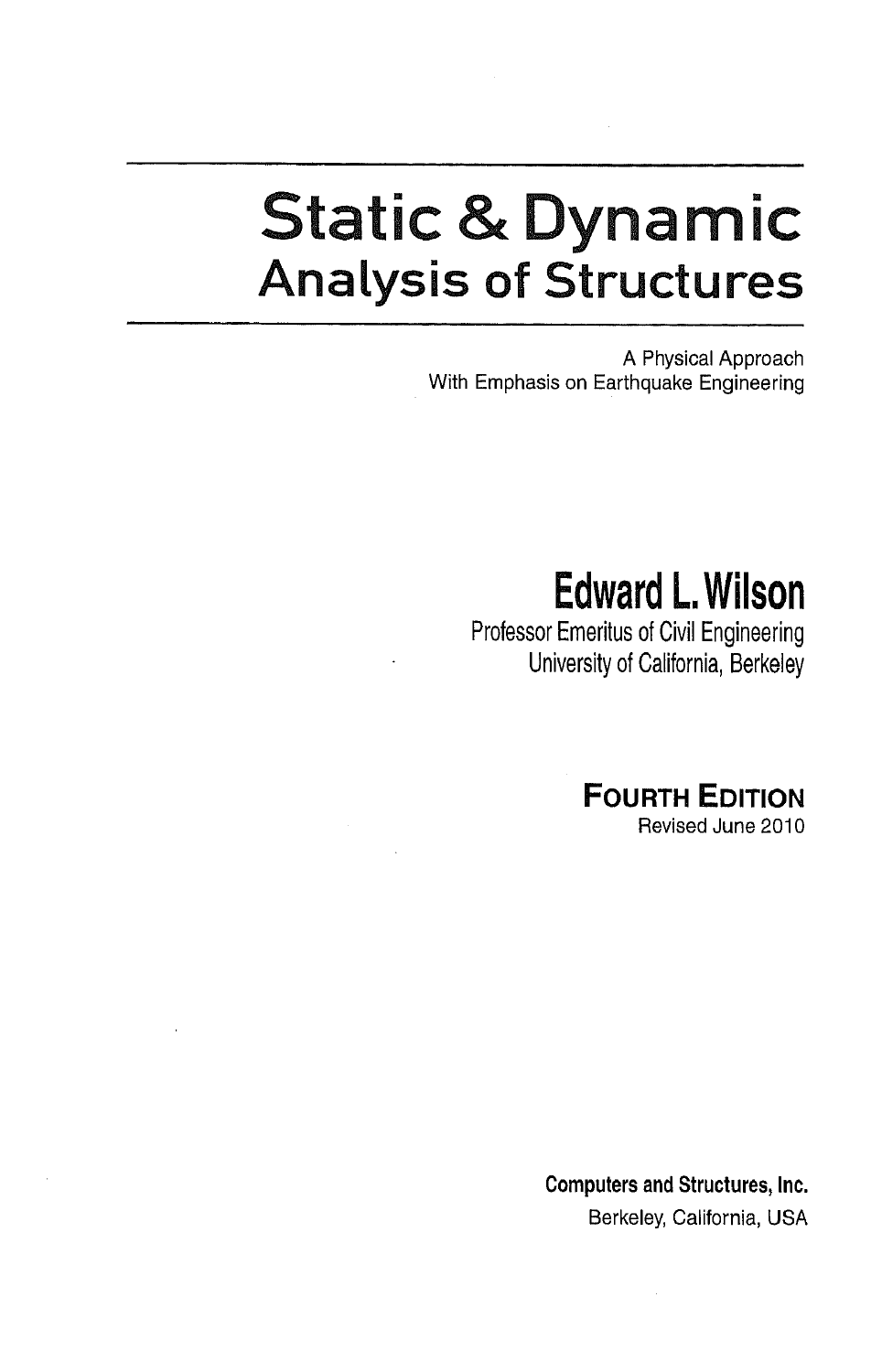## **CONTENTS**

|   |      |                                                                                                                                | $\mathbf{v}$   |  |  |  |  |  |  |  |  |  |
|---|------|--------------------------------------------------------------------------------------------------------------------------------|----------------|--|--|--|--|--|--|--|--|--|
|   |      |                                                                                                                                | vii            |  |  |  |  |  |  |  |  |  |
|   |      |                                                                                                                                | ix             |  |  |  |  |  |  |  |  |  |
|   |      |                                                                                                                                | хi             |  |  |  |  |  |  |  |  |  |
|   |      |                                                                                                                                | xxi            |  |  |  |  |  |  |  |  |  |
|   |      |                                                                                                                                |                |  |  |  |  |  |  |  |  |  |
|   |      |                                                                                                                                | <b>XXV</b>     |  |  |  |  |  |  |  |  |  |
| 1 |      | <b>Material Properties</b>                                                                                                     | 1              |  |  |  |  |  |  |  |  |  |
|   | 1.1  |                                                                                                                                | $\mathbf{1}$   |  |  |  |  |  |  |  |  |  |
|   | 1.2  | Anisotropic Materials.                                                                                                         | $\mathbf{1}$   |  |  |  |  |  |  |  |  |  |
|   | 1.3  | Use of Material Properties within Computer Programs                                                                            | $\overline{3}$ |  |  |  |  |  |  |  |  |  |
|   | 1.4  | Orthotropic Materials.                                                                                                         | $\overline{4}$ |  |  |  |  |  |  |  |  |  |
|   | 1.5  | Isotropic Materials.                                                                                                           | 5              |  |  |  |  |  |  |  |  |  |
|   | 1.6  | Plane Strain Isotropic Materials                                                                                               | $\overline{5}$ |  |  |  |  |  |  |  |  |  |
|   | 1.7  | Plane Stress Isotropic Materials                                                                                               | 6              |  |  |  |  |  |  |  |  |  |
|   | 1.8  | Properties of Fluid-Like Materials                                                                                             | 6              |  |  |  |  |  |  |  |  |  |
|   | 1.9  | Shear and Compression Wave Velocities                                                                                          | $\overline{7}$ |  |  |  |  |  |  |  |  |  |
|   | 1.10 |                                                                                                                                | 8              |  |  |  |  |  |  |  |  |  |
|   | 1.11 | Axisymmetric Material Properties<br>Force-Deformation Relationships<br>$\cdot \cdot \cdot \cdot \cdot \cdot \cdot \cdot \cdot$ | 8              |  |  |  |  |  |  |  |  |  |
|   | 1.12 |                                                                                                                                | 9              |  |  |  |  |  |  |  |  |  |
| 2 |      | <b>Equilibrium and Compatibility</b>                                                                                           | 11             |  |  |  |  |  |  |  |  |  |
|   | 2.1  | the contract of the contract of the contract of the contract of<br>Introduction.                                               | 11             |  |  |  |  |  |  |  |  |  |
|   | 2.2. | Fundamental Equilibrium Equations                                                                                              | 12             |  |  |  |  |  |  |  |  |  |
|   | 2.3  | Stress Resultants - Forces and Moments                                                                                         | 12             |  |  |  |  |  |  |  |  |  |
|   | 2.4  | Compatibility Requirements                                                                                                     | 13             |  |  |  |  |  |  |  |  |  |
|   | 2.5  |                                                                                                                                | 13             |  |  |  |  |  |  |  |  |  |
|   | 2.6  | Definition of Rotation.                                                                                                        | 14             |  |  |  |  |  |  |  |  |  |
|   | 2.7  | Equations at Material Interfaces                                                                                               | 14             |  |  |  |  |  |  |  |  |  |
|   | 2.8  | Interface Equations in Finite Element Systems                                                                                  | 15             |  |  |  |  |  |  |  |  |  |
|   | 2.9  | Node Rotations in Finite Element Systems                                                                                       | 16             |  |  |  |  |  |  |  |  |  |
|   | 2.10 | Statically Determinate Structures                                                                                              | 16             |  |  |  |  |  |  |  |  |  |
|   | 2.11 | Displacement Transformation Matrix                                                                                             | 18             |  |  |  |  |  |  |  |  |  |
|   | 2.12 | Element Stiffness and Flexibility Matrices                                                                                     | 19             |  |  |  |  |  |  |  |  |  |
|   | 2.13 | Solution of Statically Determinate System                                                                                      | 20             |  |  |  |  |  |  |  |  |  |
|   | 2.14 | General Solution of Structural Systems                                                                                         | 20             |  |  |  |  |  |  |  |  |  |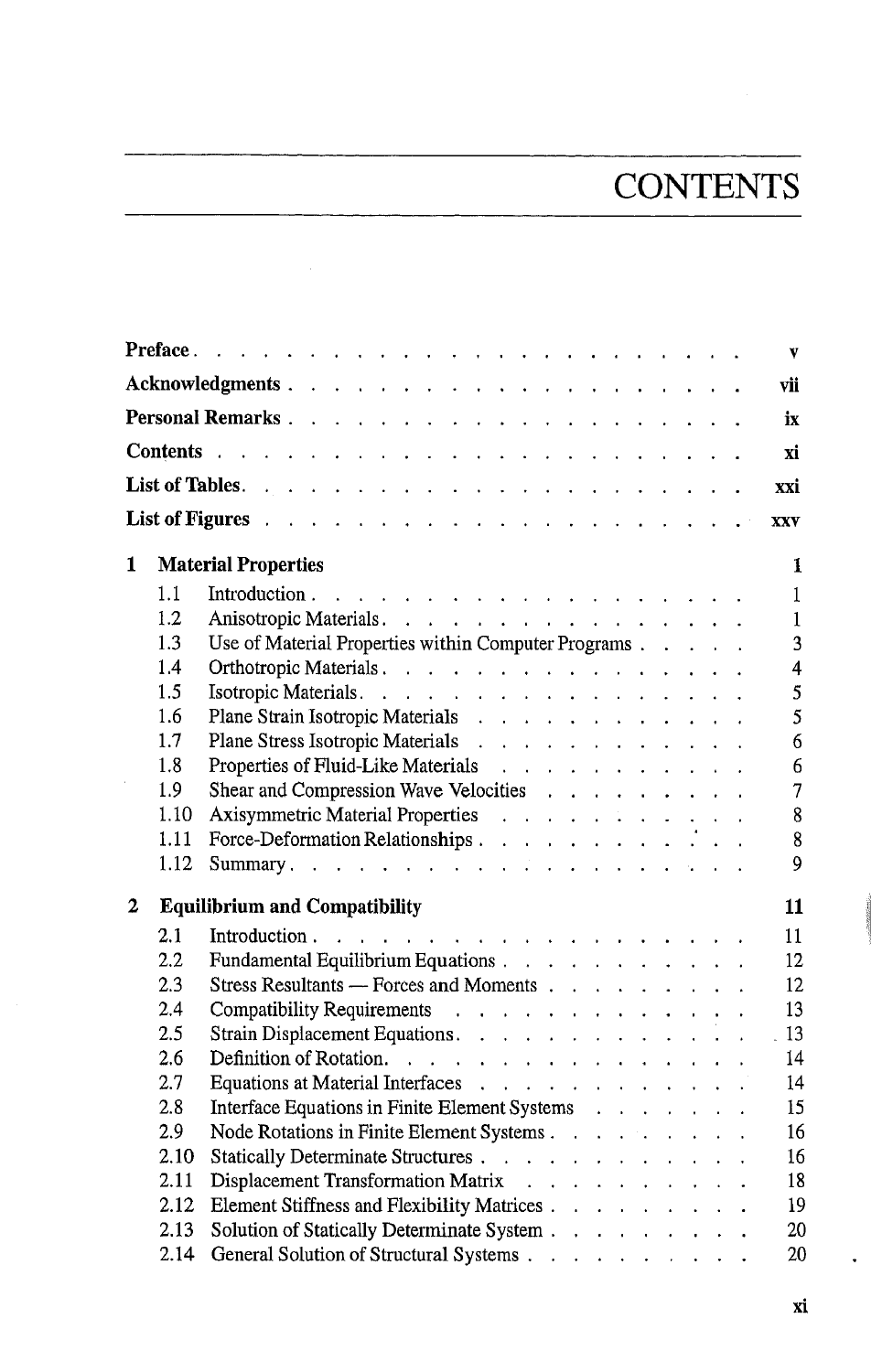|                      |      |                                                                                                                                                                                                                                                 |  |                           |              |                                                                 | 21 |
|----------------------|------|-------------------------------------------------------------------------------------------------------------------------------------------------------------------------------------------------------------------------------------------------|--|---------------------------|--------------|-----------------------------------------------------------------|----|
| 3                    |      | <b>Energy and Work</b>                                                                                                                                                                                                                          |  |                           |              |                                                                 | 23 |
|                      | 3.1  |                                                                                                                                                                                                                                                 |  |                           |              |                                                                 | 23 |
|                      | 3.2  | Virtual and Real Work                                                                                                                                                                                                                           |  |                           |              |                                                                 | 24 |
|                      | 3.3  | Potential Energy and Kinetic Energy.                                                                                                                                                                                                            |  |                           |              |                                                                 | 25 |
|                      | 3.4  |                                                                                                                                                                                                                                                 |  |                           |              |                                                                 | 27 |
|                      | 3.5  |                                                                                                                                                                                                                                                 |  |                           |              |                                                                 | 28 |
|                      | 3.6  | Stationary Energy Principle.                                                                                                                                                                                                                    |  |                           |              |                                                                 | 29 |
|                      | 3.7  | The Force Method.                                                                                                                                                                                                                               |  |                           |              |                                                                 | 31 |
|                      | 3.8  | Lagrange's Equation of Motion                                                                                                                                                                                                                   |  |                           |              |                                                                 | 32 |
|                      | 3.9  | Conservation of Momentum (a) and a conservation of Momentum (b) and a conservation of $\mathbb{R}$                                                                                                                                              |  |                           |              |                                                                 | 33 |
|                      | 3.10 |                                                                                                                                                                                                                                                 |  |                           |              |                                                                 | 35 |
|                      |      |                                                                                                                                                                                                                                                 |  |                           |              |                                                                 |    |
| 4                    |      | <b>One-Dimensional Elements</b>                                                                                                                                                                                                                 |  |                           |              |                                                                 | 37 |
|                      | 4.1  |                                                                                                                                                                                                                                                 |  |                           |              |                                                                 | 37 |
| $\ddot{\phantom{0}}$ | 4.2  | Analysis of an Axial Element                                                                                                                                                                                                                    |  |                           |              |                                                                 | 37 |
|                      | 4.3  | Two-Dimensional Frame Element.                                                                                                                                                                                                                  |  |                           |              |                                                                 | 40 |
|                      | 4.4  | Three-Dimensional Frame Element                                                                                                                                                                                                                 |  |                           |              |                                                                 | 43 |
|                      | 4.5  | Member End-Releases                                                                                                                                                                                                                             |  |                           |              |                                                                 | 46 |
|                      | 4.6  |                                                                                                                                                                                                                                                 |  |                           |              |                                                                 | 47 |
| 5                    |      | <b>Isoparametric Elements</b>                                                                                                                                                                                                                   |  |                           |              |                                                                 | 49 |
|                      | 5.1  |                                                                                                                                                                                                                                                 |  |                           |              |                                                                 | 49 |
|                      | 5.2  | A Simple One-Dimensional Example                                                                                                                                                                                                                |  |                           |              |                                                                 | 50 |
|                      | 5.3  | One-Dimensional Integration Formulas                                                                                                                                                                                                            |  |                           |              |                                                                 | 52 |
|                      | 5.4  | Restriction on Locations of Mid-Side Nodes                                                                                                                                                                                                      |  |                           |              |                                                                 | 53 |
|                      | 5.5  | Two-Dimensional Shape Functions                                                                                                                                                                                                                 |  |                           |              |                                                                 | 54 |
|                      | 5.6  | Numerical Integration in Two Dimensions                                                                                                                                                                                                         |  |                           |              |                                                                 | 56 |
|                      | 5.7  | Three-Dimensional Shape Functions                                                                                                                                                                                                               |  |                           |              |                                                                 | 59 |
|                      | 5.8  | Triangular and Tetrahedral Elements                                                                                                                                                                                                             |  |                           |              |                                                                 | 60 |
|                      | 5.9  |                                                                                                                                                                                                                                                 |  |                           |              |                                                                 | 61 |
|                      |      |                                                                                                                                                                                                                                                 |  |                           |              |                                                                 |    |
| 6                    |      | <b>Incompatible Elements</b>                                                                                                                                                                                                                    |  |                           |              |                                                                 | 63 |
|                      | 6.1  | and the company of the company of the company of the company of the company of the company of the company of the company of the company of the company of the company of the company of the company of the company of the comp<br>Introduction. |  |                           |              |                                                                 | 63 |
|                      | 6.2  | Elements with Shear Locking                                                                                                                                                                                                                     |  |                           |              |                                                                 | 64 |
|                      | 6.3  | Addition of Incompatible Modes                                                                                                                                                                                                                  |  |                           |              |                                                                 | 65 |
|                      | 6.4  | Formation of Element Stiffness Matrix                                                                                                                                                                                                           |  |                           |              |                                                                 | 66 |
|                      | 6.5  | Incompatible Two-Dimensional Elements                                                                                                                                                                                                           |  | $\mathbf{r} = \mathbf{r}$ |              |                                                                 | 67 |
|                      | 6.6  | Example using Incompatible Displacements                                                                                                                                                                                                        |  |                           |              | $\mathbf{r}$ and $\mathbf{r}$ and $\mathbf{r}$ and $\mathbf{r}$ | 67 |
|                      | 6.7  | Three-Dimensional Incompatible Elements                                                                                                                                                                                                         |  |                           | $\mathbf{A}$ |                                                                 | 68 |
|                      | 6.8  | Summary.<br>$\sim 10^7$                                                                                                                                                                                                                         |  |                           |              |                                                                 | 69 |
| 7                    |      | <b>Boundary Conditions and General Constraints</b>                                                                                                                                                                                              |  |                           |              |                                                                 | 71 |
|                      | 7.1  | Introduction                                                                                                                                                                                                                                    |  |                           |              |                                                                 | 71 |
|                      |      |                                                                                                                                                                                                                                                 |  |                           |              |                                                                 |    |

 $\sim$ 

 $\bar{z}$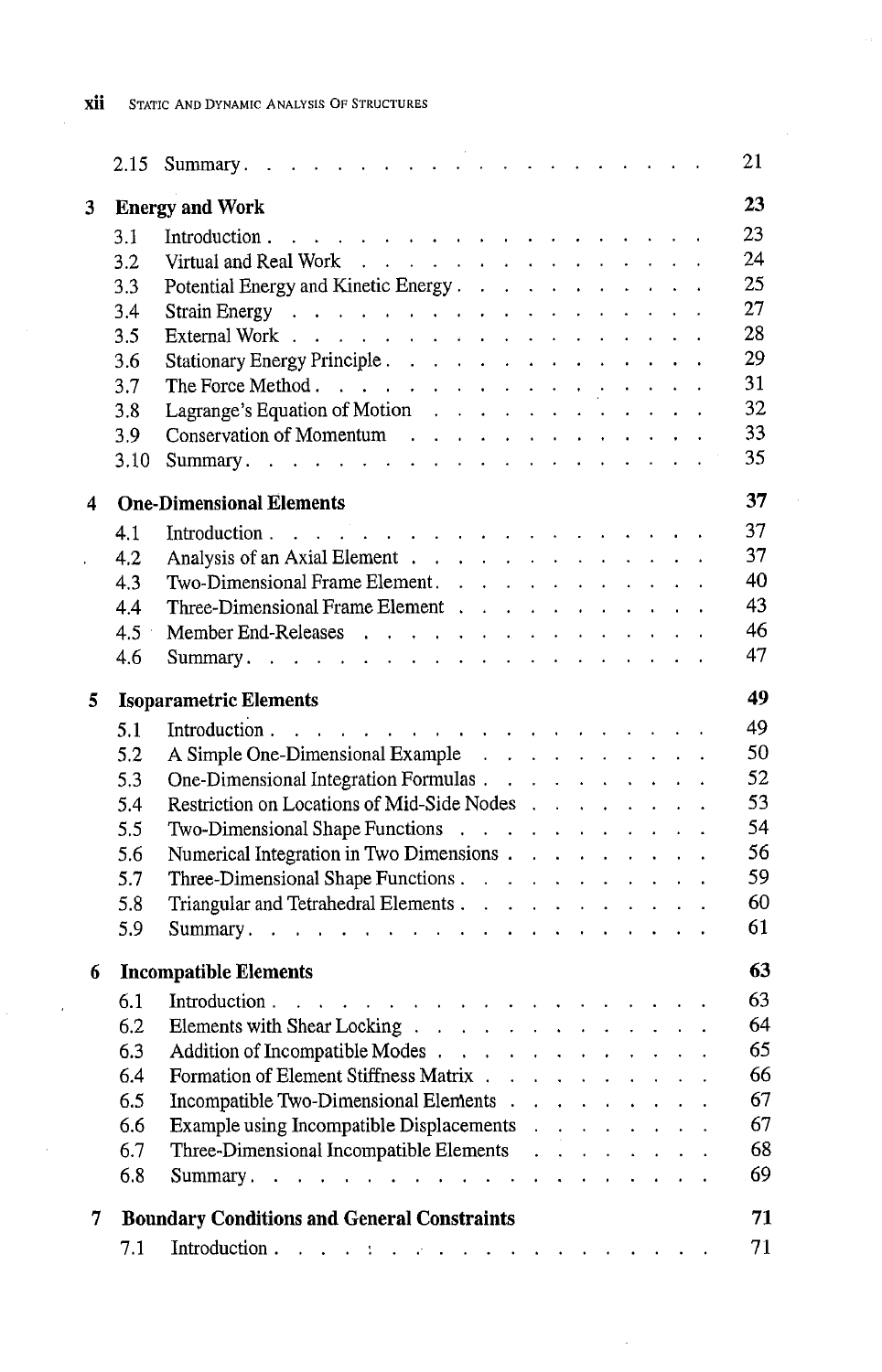|    | 7.2  | Displacement Boundary Conditions                                                            | 72  |
|----|------|---------------------------------------------------------------------------------------------|-----|
|    | 7.3  | Numerical Problems in Structural Analysis.                                                  | 73  |
|    | 7.4  | General Theory Associated with Constraints                                                  | 74  |
|    | 7.5  | Floor Diaphragm Constraints                                                                 | 75  |
|    | 7.6  | Rigid Constraints                                                                           | 78  |
|    | 7.7  | Use of Constraints in Beam-Shell Analysis.                                                  | 79  |
|    | 7.8  | Use of Constraints in Shear Wall Analysis                                                   | 81  |
|    | 7.9  | Use of Constraints for Mesh Transitions.                                                    | 82  |
|    | 7.10 | Lagrange Multipliers and Penalty Functions                                                  | 83  |
|    | 7.11 |                                                                                             | 84  |
| 8  |      | <b>Plate Bending Elements</b>                                                               | 87  |
|    | 8.1  |                                                                                             | 87  |
|    | 8.2  | The Quadrilateral Element                                                                   | 88  |
|    | 8.3  | Strain-Displacement Equations                                                               | 93  |
|    | 8.4  | The Quadrilateral Element Stiffness                                                         | 93  |
|    | 8.5  | Satisfying the Patch Test.                                                                  | 94  |
|    | 8.6  | Static Condensation                                                                         | 95  |
|    | 8.7  | Triangular Plate Bending Element                                                            | 95  |
|    | 8.8  | Other Plate Bending Elements                                                                | 95  |
|    | 8.9  | Numerical Examples                                                                          | 96  |
|    |      | 8.9.1<br>One Element Beam.                                                                  | 96  |
|    |      | 8.9.2<br>Point Load on Simply Supported Square Plate                                        | 97  |
|    |      | 8.9.3<br>Uniform Load on Simply Supported Square Plate                                      | 99  |
|    |      | Evaluation of Triangular Plate Bending Elements<br>8.9.4                                    | 99  |
|    |      | Use of Plate Element to Model Torsion in Beams<br>8.9.5                                     | 100 |
|    | 8.10 | Summary.<br>the contract of the contract of the contract of the contract of the contract of | 101 |
| 9  |      | <b>Membrane Element with Normal Rotations</b>                                               | 103 |
|    | 9.1  |                                                                                             | 103 |
|    | 9.2  | Basic Assumptions                                                                           | 104 |
|    | 9.3  | Displacement Approximation                                                                  | 105 |
|    | 9.4  | Introduction of Node Rotation                                                               | 106 |
|    | 9.5  | Strain-Displacement Equations                                                               | 107 |
|    | 9.6  | Stress-Strain Relationship                                                                  | 107 |
|    | 9.7  | Transform Relative to Absolute Rotations                                                    | 107 |
|    | 9.8  | Triangular Membrane Element.<br>$\mathbf{r}$                                                | 109 |
|    | 9.9  | Numerical Example<br>$\cdot$                                                                | 109 |
|    | 9.10 | Summary. $\ldots$<br>$\mathbf{r}$                                                           | 110 |
| 10 |      | <b>Shell Elements</b>                                                                       | 111 |
|    | 10.1 | Introduction.<br>and the company of the company of the company of the                       | 111 |
|    | 10.2 | A Simple Quadrilateral Shell Element                                                        | 112 |
|    | 10.3 | Modelling Curved Shells with Flat Elements                                                  | 113 |
|    | 10.4 | Triangular Shell Elements                                                                   | 114 |
|    |      |                                                                                             |     |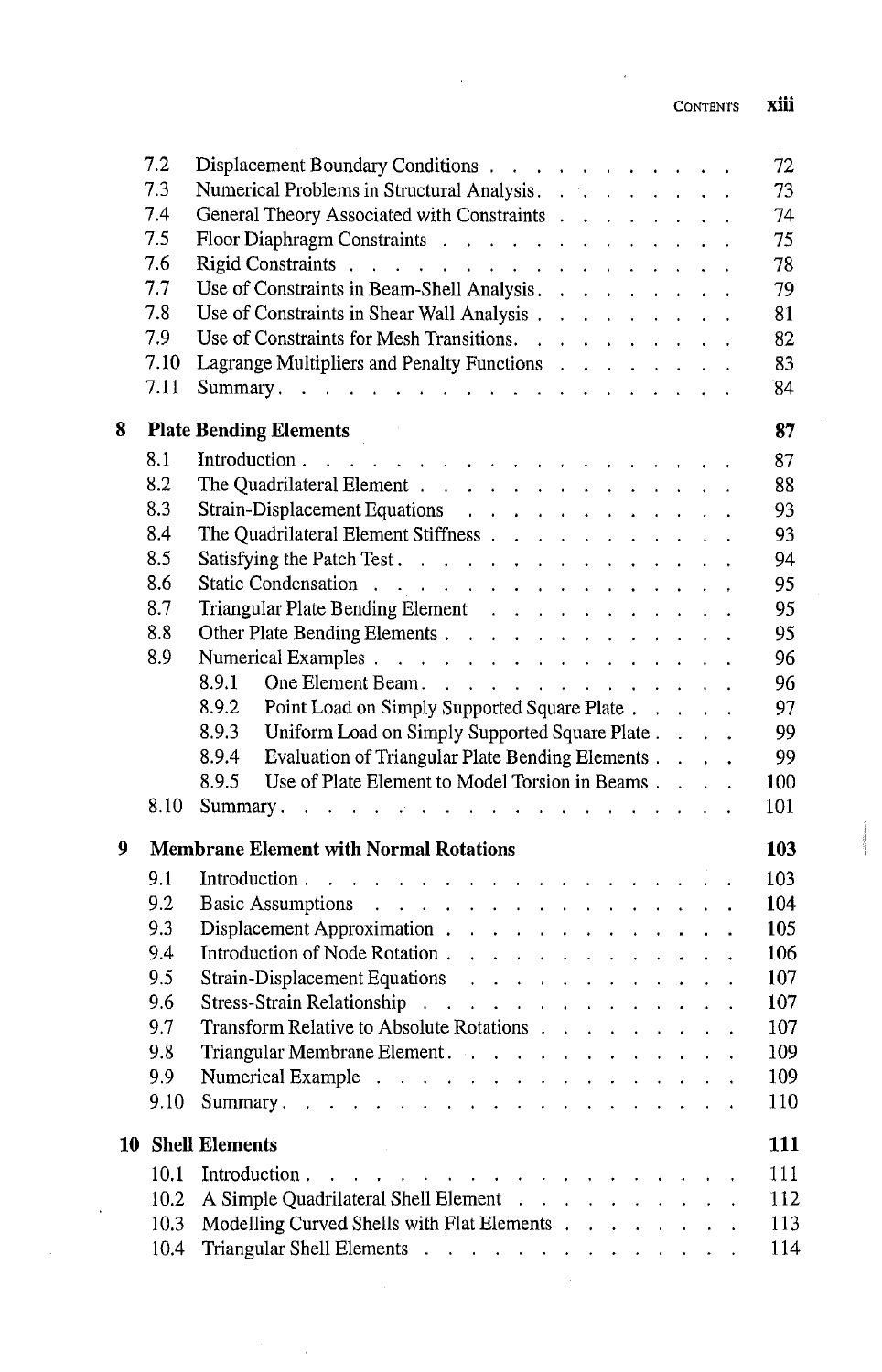| 10.5 | Use of Solid Elements for Shell Analysis<br>114                                               |
|------|-----------------------------------------------------------------------------------------------|
| 10.6 | 114<br>Analysis of the Scordelis-Lo Barrel Vault                                              |
| 10.7 | 116<br>Hemispherical Shell Example                                                            |
| 10.8 | 117                                                                                           |
|      |                                                                                               |
|      | 119<br>11 Geometric Stiffness and P-Delta Effects                                             |
| 11.1 | Definition of Geometric Stiffness<br>119                                                      |
| 11.2 | 121<br>Approximate Buckling Analysis                                                          |
| 11.3 | 122<br>P-Delta Analysis of Buildings                                                          |
| 11.4 | 124<br>Equations for Three-Dimensional Buildings                                              |
| 11.5 | 125<br>The Magnitude of P-Delta Effects.                                                      |
| 11.6 | P-Delta Analysis Without Computer Program Modification<br>126                                 |
| 11.7 | 127<br>Effective Length Factors $-(K$ -Factors)                                               |
| 11.8 | 127<br>General Formulation of Geometric Stiffness                                             |
| 11.9 | 128                                                                                           |
|      | 131<br>12 Dynamic Analysis                                                                    |
|      | 131                                                                                           |
| 12.1 | 132                                                                                           |
| 12.2 | Dynamic Equilibrium.<br>133                                                                   |
| 12.3 | Step-By-Step Solution Method.<br>134                                                          |
| 12.4 | Mode Superposition Method<br>134                                                              |
| 12.5 | Response Spectra Analysis<br>135                                                              |
| 12.6 | Solution in the Frequency Domain<br>135                                                       |
| 12.7 | 136                                                                                           |
| 12.8 | Undamped Harmonic Response<br>137                                                             |
| 12.9 | Undamped Free Vibrations<br>137                                                               |
|      |                                                                                               |
|      | 139<br>13 Dynamic Analysis using Mode Superposition                                           |
| 13.1 | Equations to be Solved<br>139                                                                 |
| 13.2 | 140<br>Transformation to Modal Equations                                                      |
| 13.3 | 141<br>Response Due to Initial Conditions Only                                                |
| 13.4 | 141<br>General Solution Due to Arbitrary Loading                                              |
| 13.5 | 146<br>Solution for Periodic Loading                                                          |
| 13.6 | 147<br>Participating Mass Ratios                                                              |
| 13.7 | 148<br>Static Load Participation Ratios                                                       |
| 13.8 | 149<br>Dynamic Load Participation Ratios                                                      |
| 13.9 | 150                                                                                           |
|      |                                                                                               |
|      | 153<br>14 Calculation of Stiffness and Mass Orthogonal Vectors                                |
| 14.1 | 153<br>Introduction $\cdots$ $\cdots$ $\cdots$ $\cdots$ $\cdots$ $\cdots$ $\cdots$ $\cdots$   |
| 14.2 | 154<br>Determinate Search Method                                                              |
| 14.3 | 154<br>Sturm Sequence Check                                                                   |
| 14.4 | 154<br><b>Inverse Iteration</b><br>والمحافظ والمتعاون والمتعاون والمتعاون والمتعاون والمتعاون |
| 14.5 | 156<br>Gram-Schmidt Orthogonalization.                                                        |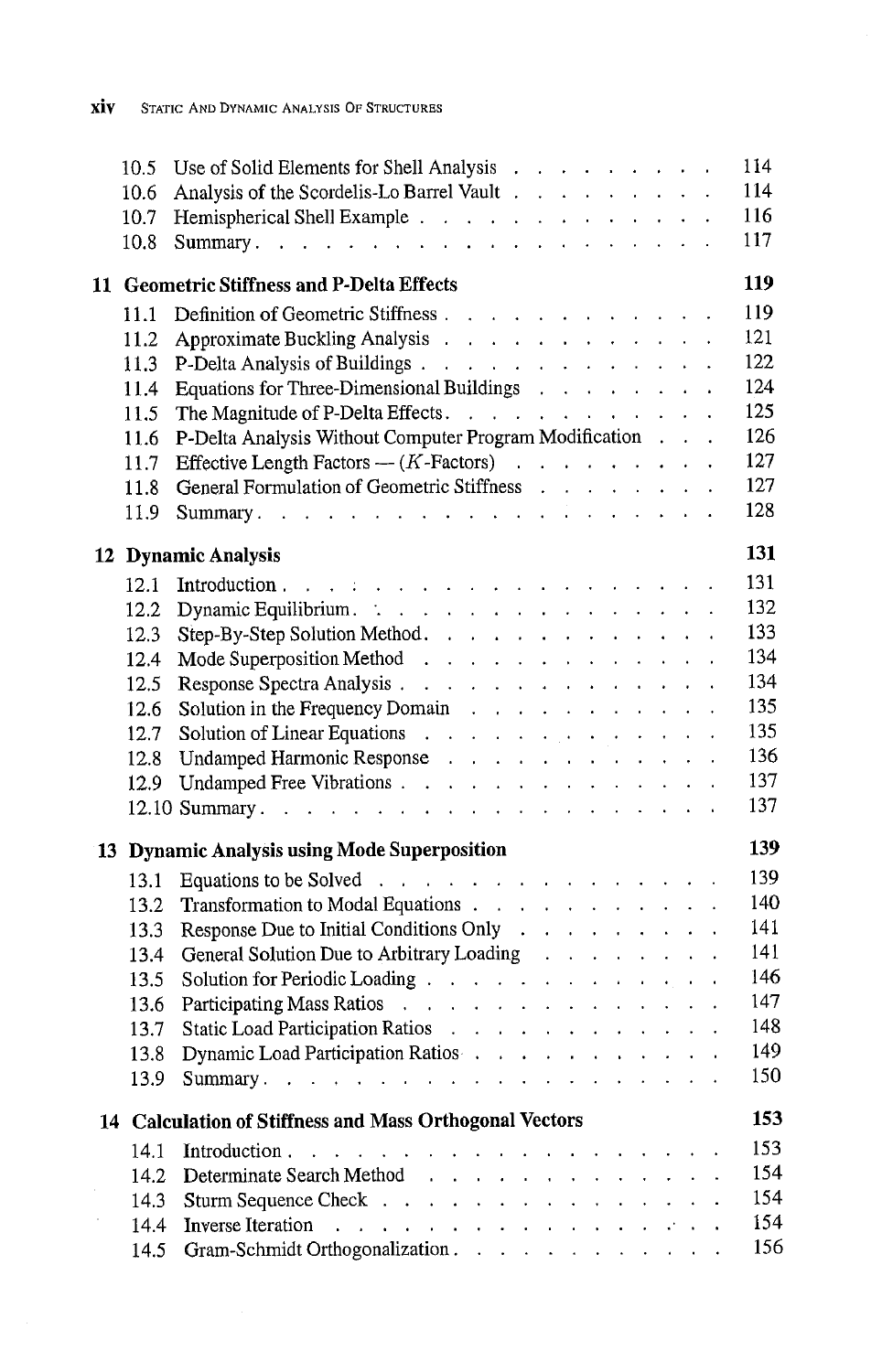$\ddot{\phantom{0}}$ 

| 14.6 | Block Subspace Iteration and a subset of the set of the set of the set of the set of the set of the set of the set of the set of the set of the set of the set of the set of the set of the set of the set of the set of the s                  | 156 |
|------|-------------------------------------------------------------------------------------------------------------------------------------------------------------------------------------------------------------------------------------------------|-----|
| 14.7 | Solution of Singular Systems                                                                                                                                                                                                                    | 156 |
| 14.8 | Generation of Load-Dependent Ritz Vectors                                                                                                                                                                                                       | 157 |
|      | 14.9 A Physical Explanation of the LDR Algorithm                                                                                                                                                                                                | 158 |
|      | 14.10 Comparison of Solutions Using Eigen and Ritz Vectors                                                                                                                                                                                      | 160 |
|      | 14.11 Correction for Higher Mode Truncation                                                                                                                                                                                                     | 161 |
|      | 14.12 Vertical Direction Seismic Response                                                                                                                                                                                                       | 163 |
|      |                                                                                                                                                                                                                                                 | 165 |
|      | 15 Dynamic Analysis using Response Spectrum Seismic Loading                                                                                                                                                                                     | 167 |
| 15.1 |                                                                                                                                                                                                                                                 | 167 |
| 15.2 | Definition of a Response Spectrum                                                                                                                                                                                                               | 168 |
| 15.3 | Calculation of Modal Response                                                                                                                                                                                                                   | 169 |
| 15.4 | Typical Response Spectrum Curves                                                                                                                                                                                                                | 169 |
| 15.5 | The CQC Method of Modal Combination                                                                                                                                                                                                             | 172 |
| 15.6 | Numerical Example of Modal Combination response in the contract of Modal Combination                                                                                                                                                            | 173 |
| 15.7 | Design Spectra $\ldots$ $\ldots$ $\ldots$ $\ldots$ $\ldots$ $\ldots$ $\ldots$ $\ldots$                                                                                                                                                          | 176 |
| 15.8 | Orthogonal Effects in Spectral Analysis                                                                                                                                                                                                         | 176 |
|      | 15.8.1 Basic Equations for Calculation of Spectral Forces                                                                                                                                                                                       | 178 |
|      | 15.8.2 The General CQC3 Method                                                                                                                                                                                                                  | 179 |
|      | 15.8.3 Examples of Three-Dimensional Spectra Analyses<br>$\ddot{\phantom{0}}$                                                                                                                                                                   | 180 |
|      | 15.8.4 Recommendations on Orthogonal Effects                                                                                                                                                                                                    | 182 |
| 15.9 | Limitations of the Response Spectrum Method                                                                                                                                                                                                     | 183 |
|      | Story Drift Calculations<br>15.9.1                                                                                                                                                                                                              | 183 |
|      | 15.9.2 Estimation of Spectra Stresses in Beams.                                                                                                                                                                                                 | 183 |
|      | 15.9.3 Design Checks for Steel and Concrete Beams                                                                                                                                                                                               | 184 |
|      | 15.9.4 Calculation of Shear Force in Bolts                                                                                                                                                                                                      | 184 |
|      |                                                                                                                                                                                                                                                 | 185 |
|      |                                                                                                                                                                                                                                                 |     |
|      | <b>16 Soil-Structure Interaction</b>                                                                                                                                                                                                            | 187 |
| 16.1 |                                                                                                                                                                                                                                                 | 187 |
| 16.2 | Site Response Analysis                                                                                                                                                                                                                          | 188 |
| 16.3 | Kinematic or Soil Structure Interaction                                                                                                                                                                                                         | 188 |
| 16.4 | Response Due to Multi-Support Input Motions                                                                                                                                                                                                     | 191 |
| 16.5 | Analysis of Gravity Dam and Foundation                                                                                                                                                                                                          | 193 |
| 16.6 | The Massless Foundation Approximation                                                                                                                                                                                                           | 195 |
|      | 16.7 Approximate Radiation Boundary Conditions                                                                                                                                                                                                  | 195 |
| 16.8 | Use of Springs at the Base of a Structure                                                                                                                                                                                                       | 197 |
| 16.9 | Summary.                                                                                                                                                                                                                                        | 197 |
|      | 17 Seismic Analysis Modelling to Satisfy Building Codes                                                                                                                                                                                         | 199 |
| 17.1 | Introduction.<br>the companies of the companies of the companies of the companies of the companies of the companies of the companies of the companies of the companies of the companies of the companies of the companies of the companies of t | 199 |
| 17.2 | Three-Dimensional Computer Model                                                                                                                                                                                                                | 200 |
|      | 17.3 Three-Dimensional Mode Shapes and Frequencies                                                                                                                                                                                              | 201 |
|      |                                                                                                                                                                                                                                                 |     |

 $\ddot{\phantom{0}}$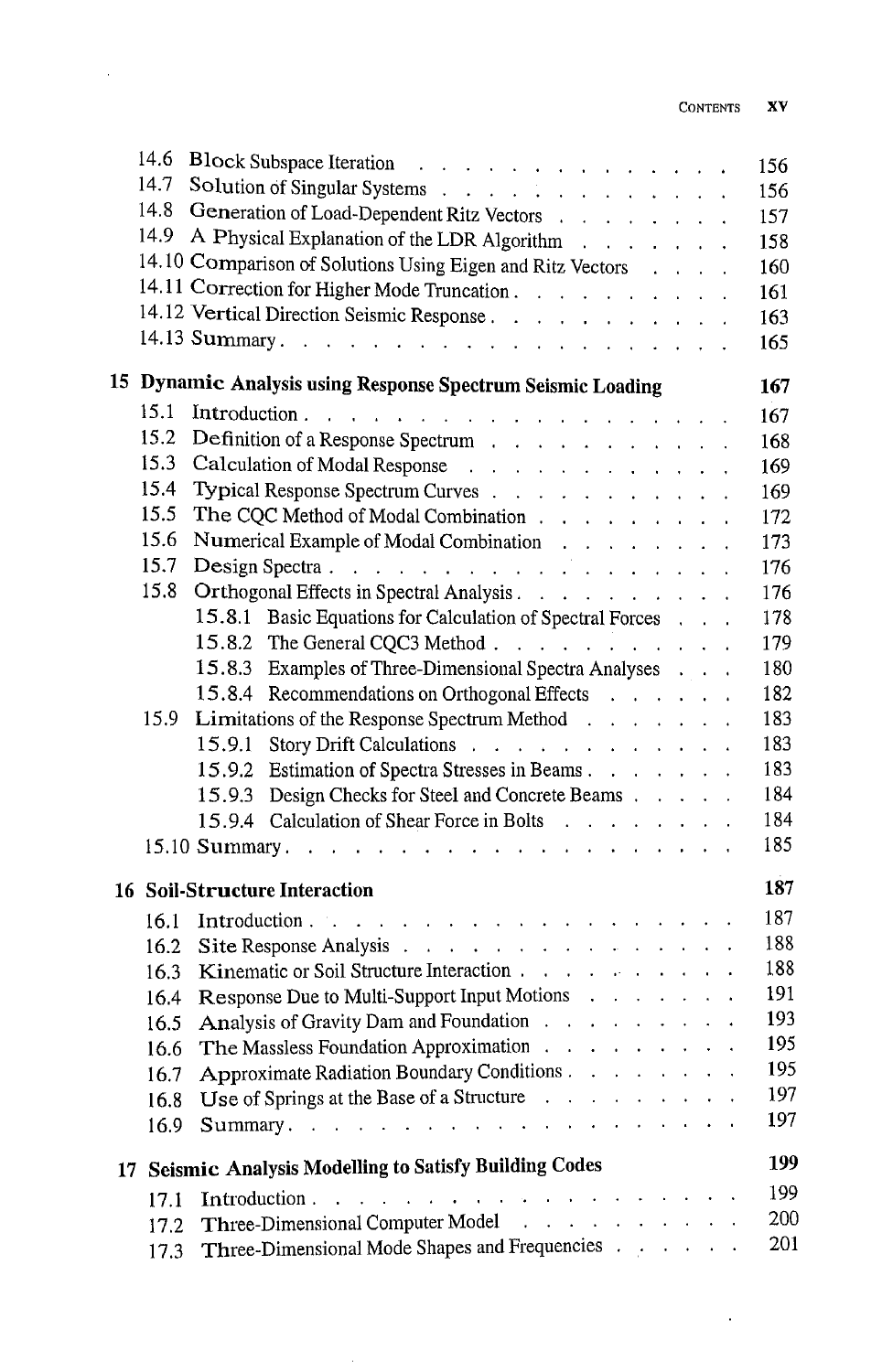$\overline{a}$ 

| 17.4                               | Three-Dimensional Dynamic Analysis                                                                                                                                                                                             |                                              |                                                  |                          |  | 204 |
|------------------------------------|--------------------------------------------------------------------------------------------------------------------------------------------------------------------------------------------------------------------------------|----------------------------------------------|--------------------------------------------------|--------------------------|--|-----|
|                                    | 17.4.1 Dynamic Design Base Shear.                                                                                                                                                                                              |                                              |                                                  |                          |  | 204 |
|                                    | 17.4.2 Definition of Principal Directions                                                                                                                                                                                      |                                              |                                                  |                          |  | 206 |
|                                    | 17.4.3 Directional and Orthogonal Effects                                                                                                                                                                                      |                                              |                                                  |                          |  | 206 |
|                                    | 17.4.4 Basic Method of Seismic Analysis.                                                                                                                                                                                       |                                              |                                                  |                          |  | 206 |
|                                    | 17.4.5 Scaling of Results $\ldots$ $\ldots$ $\ldots$ $\ldots$ $\ldots$ $\ldots$                                                                                                                                                |                                              |                                                  |                          |  | 207 |
|                                    | 17.4.6 Dynamic Displacements and Member Forces                                                                                                                                                                                 |                                              |                                                  |                          |  | 207 |
|                                    | 17.4.7 Torsional Effects $\cdots$ $\cdots$ $\cdots$ $\cdots$ $\cdots$                                                                                                                                                          |                                              |                                                  |                          |  | 207 |
| 17.5                               | Numerical Example                                                                                                                                                                                                              |                                              |                                                  |                          |  | 208 |
| 17.6                               | Dynamic Analysis Method Summary                                                                                                                                                                                                |                                              |                                                  |                          |  | 209 |
| 17.7                               |                                                                                                                                                                                                                                |                                              |                                                  |                          |  | 210 |
| <b>18 Fast Nonlinear Analysis</b>  |                                                                                                                                                                                                                                |                                              |                                                  |                          |  | 213 |
| 18.1                               | Introduction.                                                                                                                                                                                                                  |                                              |                                                  |                          |  | 213 |
| 18.2                               | Structures with a Limited Number of Nonlinear Elements                                                                                                                                                                         |                                              |                                                  |                          |  | 214 |
| 18.3                               | Fundamental Equilibrium Equations                                                                                                                                                                                              |                                              |                                                  |                          |  | 214 |
| 18.4                               | Calculation of Nonlinear Forces                                                                                                                                                                                                |                                              |                                                  |                          |  | 216 |
| 18.5                               | Transformation to Modal Coordinates                                                                                                                                                                                            |                                              |                                                  |                          |  | 216 |
| 18.6                               | Solution of Nonlinear Modal Equations                                                                                                                                                                                          |                                              |                                                  |                          |  | 218 |
| 18.7                               | Static Nonlinear Analysis of Frame Structure                                                                                                                                                                                   |                                              |                                                  |                          |  | 218 |
| 18.8                               | Dynamic Nonlinear Analysis of Frame Structure                                                                                                                                                                                  |                                              |                                                  |                          |  | 221 |
| 18.9                               | Seismic Analysis of Elevated Water Tank                                                                                                                                                                                        |                                              |                                                  |                          |  | 224 |
|                                    |                                                                                                                                                                                                                                |                                              |                                                  |                          |  | 225 |
| <b>19 Linear Viscous Damping</b>   |                                                                                                                                                                                                                                |                                              |                                                  |                          |  | 227 |
| 19.1                               |                                                                                                                                                                                                                                |                                              |                                                  |                          |  | 227 |
|                                    | 19.2 Energy Dissipation in Real Structures                                                                                                                                                                                     |                                              |                                                  |                          |  | 228 |
| 19.3                               | Physical Interpretation of Viscous Damping                                                                                                                                                                                     |                                              |                                                  |                          |  | 229 |
| 19.4                               | Modal Damping Violates Dynamic Equilibrium                                                                                                                                                                                     |                                              |                                                  |                          |  | 229 |
| 19.5                               | Numerical Example (Contact of Contact of Contact of Contact of Contact of Contact of Contact of Contact of Contact of Contact of Contact of Contact of Contact of Contact of Contact of Contact of Contact of Contact of Conta |                                              |                                                  |                          |  | 230 |
| 19.6                               | Stiffness and Mass Proportional Damping                                                                                                                                                                                        |                                              |                                                  |                          |  | 231 |
| 19.7                               | Calculation of Orthogonal Damping Matrices                                                                                                                                                                                     |                                              |                                                  |                          |  | 232 |
| 19.8                               | Structures with Non-Classical Damping.                                                                                                                                                                                         |                                              |                                                  |                          |  | 233 |
| 19.9                               | Nonlinear Energy Dissipation                                                                                                                                                                                                   |                                              |                                                  |                          |  | 233 |
|                                    |                                                                                                                                                                                                                                |                                              |                                                  |                          |  | 234 |
|                                    | 20 Dynamic Analysis using Numerical Integration                                                                                                                                                                                |                                              |                                                  |                          |  | 235 |
|                                    | 20.1 Introduction.                                                                                                                                                                                                             |                                              |                                                  |                          |  | 235 |
| 20.2                               | Newmark Family of Methods.<br>$\mathbf{r} = \mathbf{r} \times \mathbf{r}$ . The $\mathbf{r}$                                                                                                                                   |                                              |                                                  |                          |  | 236 |
| 20.3                               | Stability of Newmark's Method<br>$\ddot{\phantom{a}}$                                                                                                                                                                          | $\ddot{\phantom{a}}$                         |                                                  |                          |  | 237 |
| 20.4                               | The Average Acceleration Method                                                                                                                                                                                                | $\ddot{\phantom{a}}$<br>$\ddot{\phantom{0}}$ | $\mathcal{L}^{\text{max}}$                       |                          |  | 239 |
| 20.5<br>Wilson's $\theta$ -Factor. |                                                                                                                                                                                                                                | <b>Contract Contract</b><br>$\mathbf{L}$     |                                                  |                          |  | 239 |
| 20.6                               | The Use of Stiffness Proportional Damping                                                                                                                                                                                      |                                              | $\mathbf{r}$                                     | <b>Contract Contract</b> |  | 240 |
| 20.7                               | The Hilber, Hughes and Taylor $\alpha$ -Method.                                                                                                                                                                                | $\mathbf{r}$                                 | $\mathbf{r}$ and $\mathbf{r}$ and $\mathbf{r}$   |                          |  | 241 |
| 20.8                               | Selection of a Direct Integration Method                                                                                                                                                                                       |                                              | <b><i>Charles Committee Committee States</i></b> |                          |  | 241 |
|                                    |                                                                                                                                                                                                                                |                                              |                                                  |                          |  |     |

 $\bar{z}$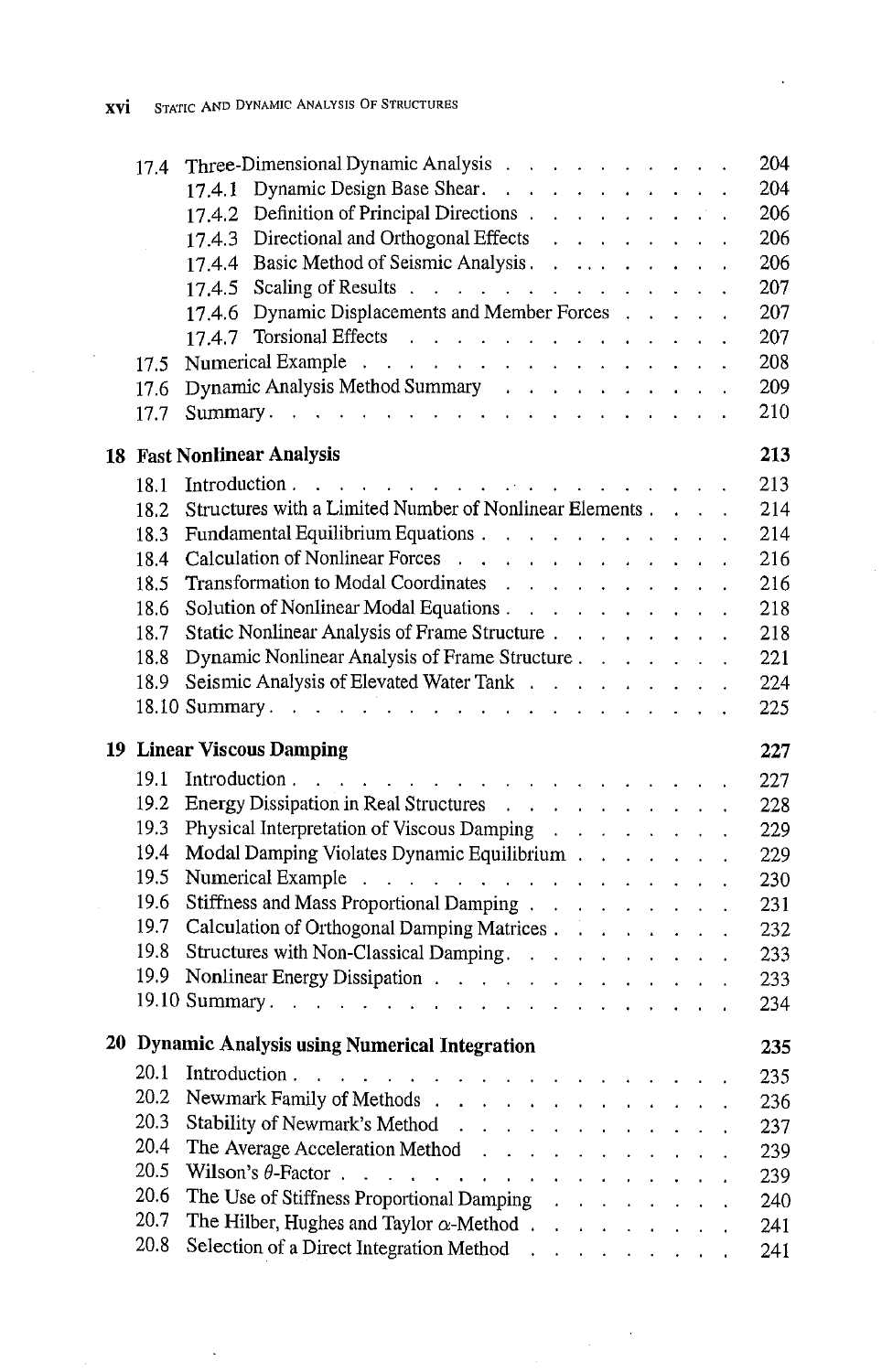$\begin{array}{c} \begin{array}{c} 1 \\ 1 \end{array} \end{array}$ 

|      | 20.9 Nonlinear Analysis $\ldots$ $\ldots$ $\ldots$ $\ldots$ $\ldots$ $\ldots$ $\ldots$<br>242                                                     |
|------|---------------------------------------------------------------------------------------------------------------------------------------------------|
|      | 242                                                                                                                                               |
|      | <b>21 Nonlinear Elements</b><br>243                                                                                                               |
| 21.1 | 243                                                                                                                                               |
| 21.2 | General Three-Dimensional Two-Node Element<br>244                                                                                                 |
| 21.3 | General Plasticity Element<br>245                                                                                                                 |
| 21.4 | Different Positive and Negative Properties<br>246                                                                                                 |
| 21.5 | The Bilinear Tension-Gap-Yield Element<br>247                                                                                                     |
| 21.6 | Nonlinear Gap-Crush Element.<br>247                                                                                                               |
| 21.7 | Viscous Damping Elements.<br>249                                                                                                                  |
| 21.8 | Three-Dimensional Friction-Gap Element<br>251                                                                                                     |
| 21.9 | 252                                                                                                                                               |
|      | 22 Seismic Analysis using Displacement Loading<br>253                                                                                             |
| 22.1 | 253                                                                                                                                               |
| 22.2 | Equilibrium Equations for Displacement Input results and results of the set of the Equilibrium Equations for Displacement Input<br>254            |
| 22.3 | Use of Pseudo-Static Displacements<br>256                                                                                                         |
| 22.4 | Solution of Dynamic Equilibrium Equations<br>257                                                                                                  |
| 22.5 | 258                                                                                                                                               |
|      | 258                                                                                                                                               |
|      | 22.5.2 Earthquake Loading $\ldots$ $\ldots$ $\ldots$ $\ldots$ $\ldots$ $\ldots$<br>260                                                            |
|      | 22.5.3 Effect of Time Step Size for Zero Damping<br>260                                                                                           |
|      | 22.5.4 Earthquake Analysis with Finite Damping<br>262                                                                                             |
|      | 22.5.5 The Effect of Mode Truncation $\ldots$ $\ldots$ $\ldots$ $\ldots$<br>265                                                                   |
|      | 22.6 Use of Load Dependent Ritz Vectors.<br>266                                                                                                   |
| 22.7 | Solution Using Step-By-Step Integration<br>267                                                                                                    |
| 22.8 | 269                                                                                                                                               |
|      | 23 Fluid-Structure Interaction<br>271                                                                                                             |
|      |                                                                                                                                                   |
| 23.1 | 271                                                                                                                                               |
| 23.2 | Fluid-Structure Interaction<br>272                                                                                                                |
| 23.3 | Finite Element Model of Dam-Foundation Interface<br>274                                                                                           |
| 23.4 | Loading Due to Uplift and Pore Water Pressure<br>275                                                                                              |
| 23.5 | Pore Water Pressure Calculation Using SAP2000<br>277                                                                                              |
| 23.6 | Selection of Gap Element Stiffness Value<br>279                                                                                                   |
| 23.7 | Fundamental Equations in Fluid Dynamics.<br>279                                                                                                   |
|      | 23.8 Relationship Between Pressure and Velocity<br>280                                                                                            |
| 23.9 | Equilibrium at the Interface of Two Materials.<br>281                                                                                             |
|      | 23.10 Radiation Boundary Conditions<br>283<br>and the contract of the                                                                             |
|      | 23.11 Surface Sloshing Modes<br>283                                                                                                               |
|      | 23.12 Vertical Wave Propagation<br>284                                                                                                            |
|      | 23.13 The Westergaard Paper<br>$\mathbf{r}$ , and $\mathbf{r}$ , and $\mathbf{r}$ , and $\mathbf{r}$ , and $\mathbf{r}$ , and $\mathbf{r}$<br>285 |
|      | 23.14 Dynamic Analysis of Rectangular Reservoir<br>286                                                                                            |
|      | 23.15 Energy Absorptive Reservoir Boundaries<br>289                                                                                               |

 $\sim 10^{-11}$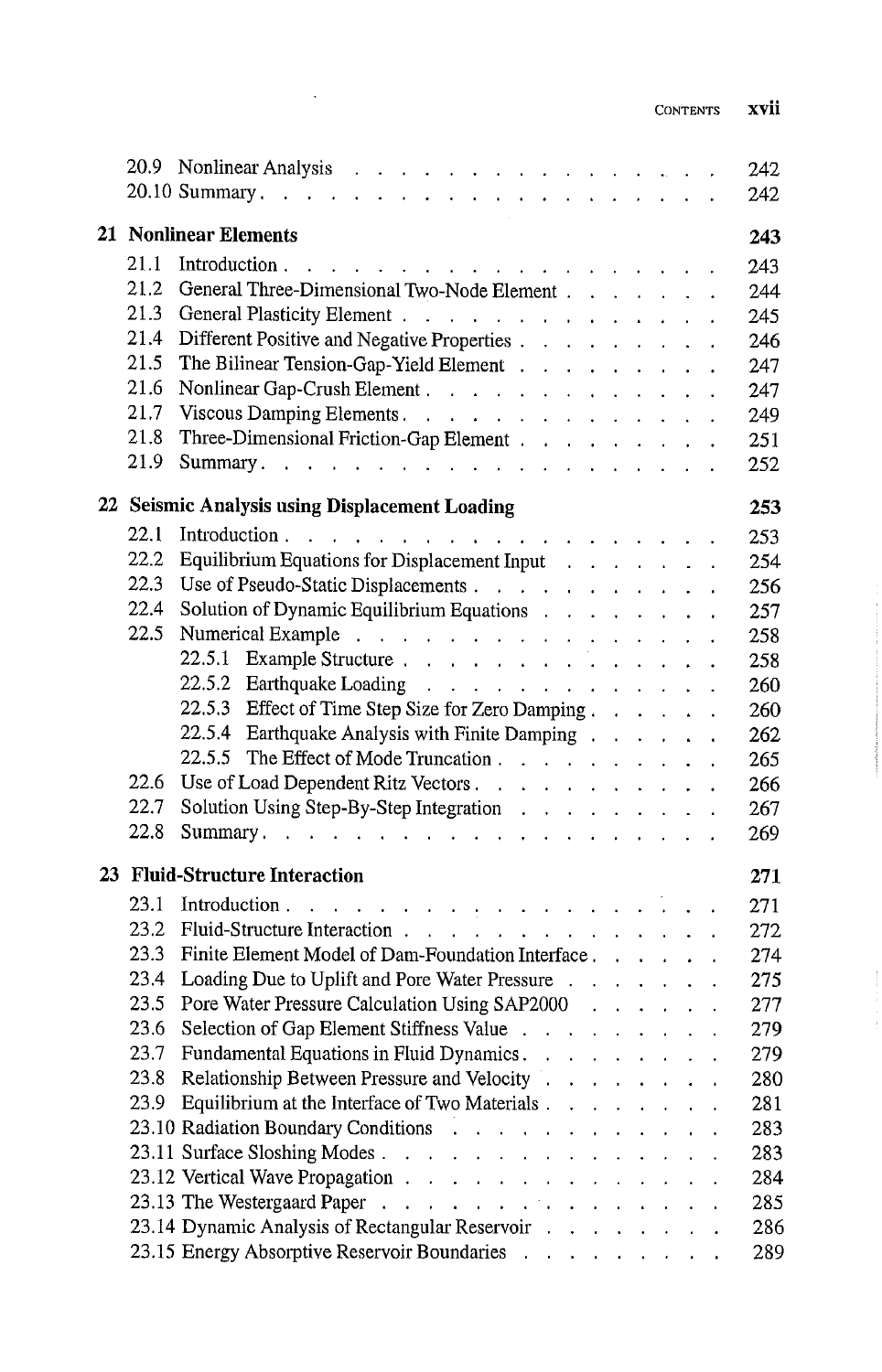|   |            | 23.16 Relative Versus Absolute Formulation                                                          | 290 |
|---|------------|-----------------------------------------------------------------------------------------------------|-----|
|   |            | 23.17 The Effect of Gate Setback on Pressure                                                        | 291 |
|   |            | 23.18 Seismic Analysis of Radial Gates                                                              | 293 |
|   |            |                                                                                                     | 296 |
|   |            | <b>APPENDICES</b>                                                                                   | 299 |
| A |            | <b>Vector Notation</b>                                                                              | 301 |
|   | A.1        |                                                                                                     | 301 |
|   | A.2        | Vector Cross Product.                                                                               | 302 |
|   | A.3        | Vectors to Define a Local Reference System                                                          | 304 |
|   | A.4        | Fortran Subroutines for Vector Operations                                                           | 305 |
| В |            | <b>Matrix Notation</b>                                                                              | 309 |
|   | B.1        |                                                                                                     | 309 |
|   | B.2        | Definition of Matrix Notation                                                                       | 309 |
|   | B.3        | Matrix Transpose and Scalar Multiplication                                                          | 312 |
|   | B.4        | Definition of a Numerical Operation                                                                 | 313 |
|   | B.5        | Programming Matrix Multiplication                                                                   | 313 |
|   | <b>B.6</b> | Order of Matrix Multiplication.                                                                     | 314 |
|   | B.7        |                                                                                                     | 314 |
| C |            | <b>Solution or Inversion of Linear Equations</b>                                                    | 317 |
|   | C.1        |                                                                                                     | 317 |
|   | C.2        | Numerical Example                                                                                   | 318 |
|   | C.3        | The Gauss Elimination Algorithm.                                                                    | 319 |
|   | C.4        | Solution of a General Set of Linear Equations                                                       | 321 |
|   | C.5        | Alternative to Pivoting response to the contract of the Pivoting response to the contract of the Pi | 321 |
|   | C.6        | Matrix Inversion                                                                                    | 323 |
|   | C.7        | Physical Interpretation of Matrix Inversion.                                                        | 325 |
|   | C.8        | Partial Gauss Elimination, Static Condensation and Substructure Anal-                               |     |
|   |            |                                                                                                     | 326 |
|   | C.9        | Equations Stored in Banded or Profile Form                                                          | 328 |
|   | C.10       | LDL Factorization                                                                                   | 329 |
|   |            | C.10.1 Triangularization or Factorization of the A Matrix                                           | 329 |
|   |            | C.10.2 Forward Reduction of the b Matrix                                                            | 330 |
|   |            | C.10.3 Calculation of x by Back substitution                                                        | 331 |
|   |            | C.11 Diagonal Cancellation and Numerical Accuracy.                                                  | 332 |
|   |            | C.12 Summary.                                                                                       | 332 |
| D |            | The Eigenvalue Problem                                                                              | 335 |
|   | D.1        | Introduction.<br>$\mathcal{A}$ . The contribution of the contribution of $\mathcal{A}$              | 335 |
|   | D.2        | The Jacobi Method<br>a construction of the construction                                             | 336 |
|   | D.3        | Calculation of 3D Principal Stresses                                                                | 338 |
|   | D.4        | Solution of the General Eigenvalue Problem                                                          | 339 |
|   |            |                                                                                                     |     |

 $\bar{z}$ 

 $\bar{z}$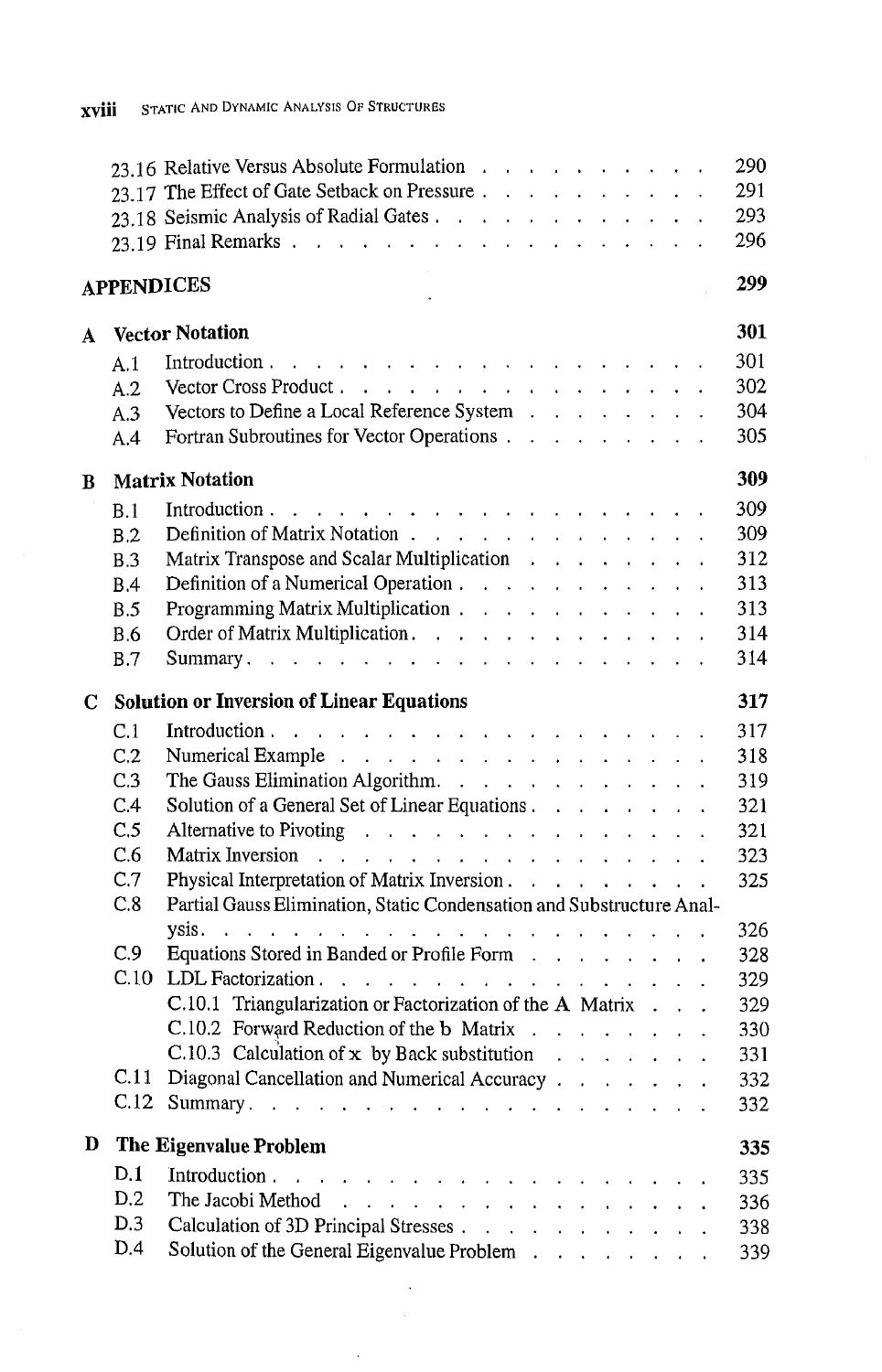| Contents | XIX |
|----------|-----|

|   | D.5              |                                                                                                | 340 |
|---|------------------|------------------------------------------------------------------------------------------------|-----|
| E |                  | <b>Transformation of Material Properties</b>                                                   | 341 |
|   | E.1              |                                                                                                | 341 |
|   | E.2              |                                                                                                | 343 |
| F |                  | A Displacement-Based Beam Element with Shear Deformations                                      | 345 |
|   | F <sub>1</sub>   |                                                                                                | 345 |
|   | F <sub>12</sub>  | Basic Assumptions                                                                              | 345 |
|   | F <sub>.3</sub>  | Effective Shear Area                                                                           | 348 |
| G |                  | <b>Numerical Integration</b>                                                                   | 351 |
|   | G.1              |                                                                                                | 351 |
|   | G.2              | One-Dimensional Gauss Quadrature                                                               | 352 |
|   | G.3              | Numerical Integration in Two Dimensions                                                        | 354 |
|   | G.4              | An Eight-Point Two-Dimensional Rule                                                            | 354 |
|   | G.5              | An Eight-Point Lower-Order Rule                                                                | 356 |
|   | G.6              | A Five-Point Integration Rule                                                                  | 356 |
|   | G.7              | Three-Dimensional Integration Rules $\cdots$ $\cdots$ $\cdots$ $\cdots$                        | 357 |
|   | G.8              | Selective Integration $\cdots$ $\cdots$ $\cdots$ $\cdots$ $\cdots$ $\cdots$ $\cdots$           | 359 |
|   | G.9              |                                                                                                | 360 |
| н |                  | <b>Speed of Computer Systems</b>                                                               | 363 |
|   | H.1              | Introduction.<br>والتواصل والوالوا والوالو الوالو والمتاوي والمتاوي والمتاوي والمتاوي والمتاوي | 363 |
|   | H <sub>.2</sub>  | Definition of One Numerical Operation                                                          | 363 |
|   | H.3              | Speed of Different Computer Systems                                                            | 364 |
|   | H.4              | Speed of Personal Computer Systems                                                             | 364 |
|   | H.5              | Paging Operating Systems                                                                       | 365 |
|   | H.6              |                                                                                                | 366 |
| 1 |                  | <b>Method of Least Square</b>                                                                  | 367 |
|   | I.1              | Simple Example                                                                                 | 367 |
|   | I <sub>1</sub> 2 | General Formulation                                                                            | 368 |
|   | I.3              | Calculation of Stresses within Finite Elements                                                 | 370 |
| J |                  | <b>Consistent Earthquake Acceleration and Displacement Records</b>                             | 373 |
|   | J.1              |                                                                                                | 373 |
|   | J.2              | Ground Acceleration Records                                                                    | 374 |
|   | J.3              | Calculation of Acceleration Record from Displacement Record                                    | 375 |
|   | J.4              | Creating Consistent Acceleration Record                                                        | 377 |
|   | J.5              |                                                                                                | 378 |
|   |                  |                                                                                                |     |
|   |                  | K Example of a SAP2000 Model for a Slab/Wall System                                            | 381 |
|   | K.1              |                                                                                                | 381 |
|   | K.2              | The Problem. $\ldots$ $\ldots$ $\ldots$ $\ldots$ $\ldots$ $\ldots$ $\ldots$ $\ldots$ $\ldots$  | 382 |